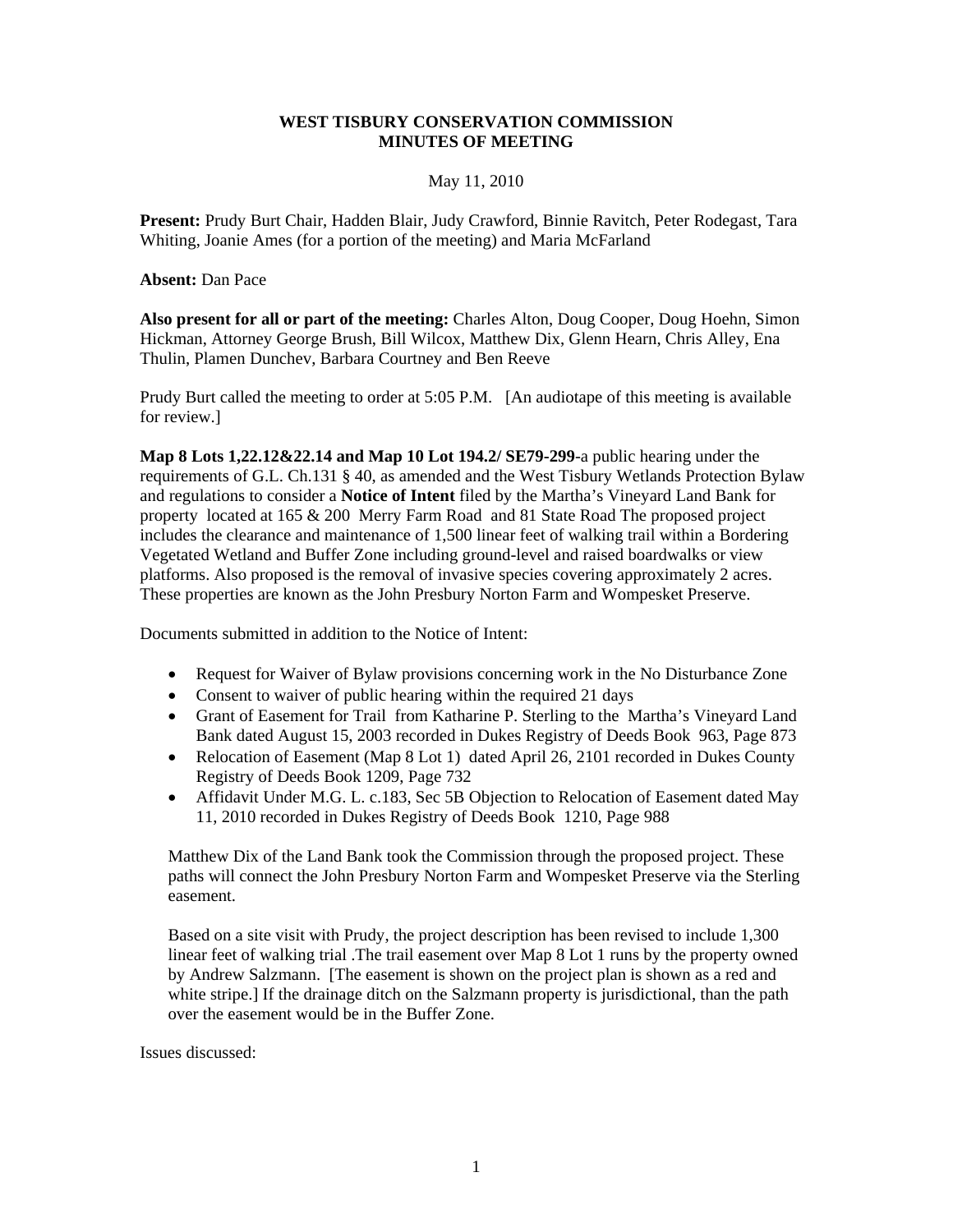- Location of invasive species to be removed, maintained by mowing (NHESP review letter outstanding)
- Location of 6 feet of raised boardwalk using pin foundation system
- Location of 30 feet of ground level boardwalk
- Four feet high agricultural fencing along easement trail, if necessary to be approved by property owner
- Abutter notification to Katherine Sterling and Ben Reeve
- Jurisdiction and easement issues as it relates to the location of the path over Map 8 Lot 1
- Proposal doesn't conform to terms of the easement
- Work to be done in the winter. If access through abutter, Susie Trees, tractor will be used otherwise work will be done by hand. No chipping.
- Site Visit rescheduled to May 21st

Written Public Comment: Letter from Ben Reeve on behalf of Katherine Sterling dated May 10, 2010.

Public Comment: Ben Reeve spoke in opposition to the letter for the reasons stated in his letter.

A motion was made and seconded to continue this public hearing until May 25, 2010 at 5:30 PM in order to allow time for the Land Bank and the easement holder to work out issues with the trail location for the NHESP letter to arrive and to conduct another site visit. All in favor.

**Map 25 Lot 4.5-** a public hearing under the requirements of G.L. Ch.131 § 40, as amended and the West Tisbury Wetlands Protection Bylaw and regulations to consider a **Notice of Intent** filed by Schofield, Barbini & Hoehn on behalf of Ena Thulin for property located at 5 Glory Hill Road**.** The proposed project includes the construction of a single- family dwelling, barn, and septic system, driveway, parking area, underground utilities and associated site work adjacent to the Riverfront Area.

Peter Rodegast recused himself as South Mountain Company will be building the house, and took a seat in the audience. Chris Alley of Schofield, Barbini & Hoehn presented the project. A corner of the house and screened porch is set within the outer riparian zone of the Riverfront Area. 225 sq. feet. Construction is outside the buffer zone to the BVW adjacent to the brook. Two oak trees within the footprint of the proposed house would be removed. No other proposed activities; landscaping or viewshed clearing would have to come back. House is sited to take advantage of a view of the pond and not encroach on the barn.

Issues Discussed:

- Project plan dated April 22, 2010 revised to May 18, 2010 was reviewed.
- Site Visit pictures were reviewed
- DEP file number letter and NHESP review letter are outstanding
- Well is in and septic has been approved by BOH
- Could house be moved to be completely outside the Riverfront Area?
- View shed clearing after the house was constructed
- No erosion controls proposed because of grade and vegetation.
- Will add snow fence to plan to mark limit of work line
- Will come back with a landscape plan

## Public Comment:

Letter from the Land Bank dated April 28, 2010 re: no-build zone/Planning Board covenant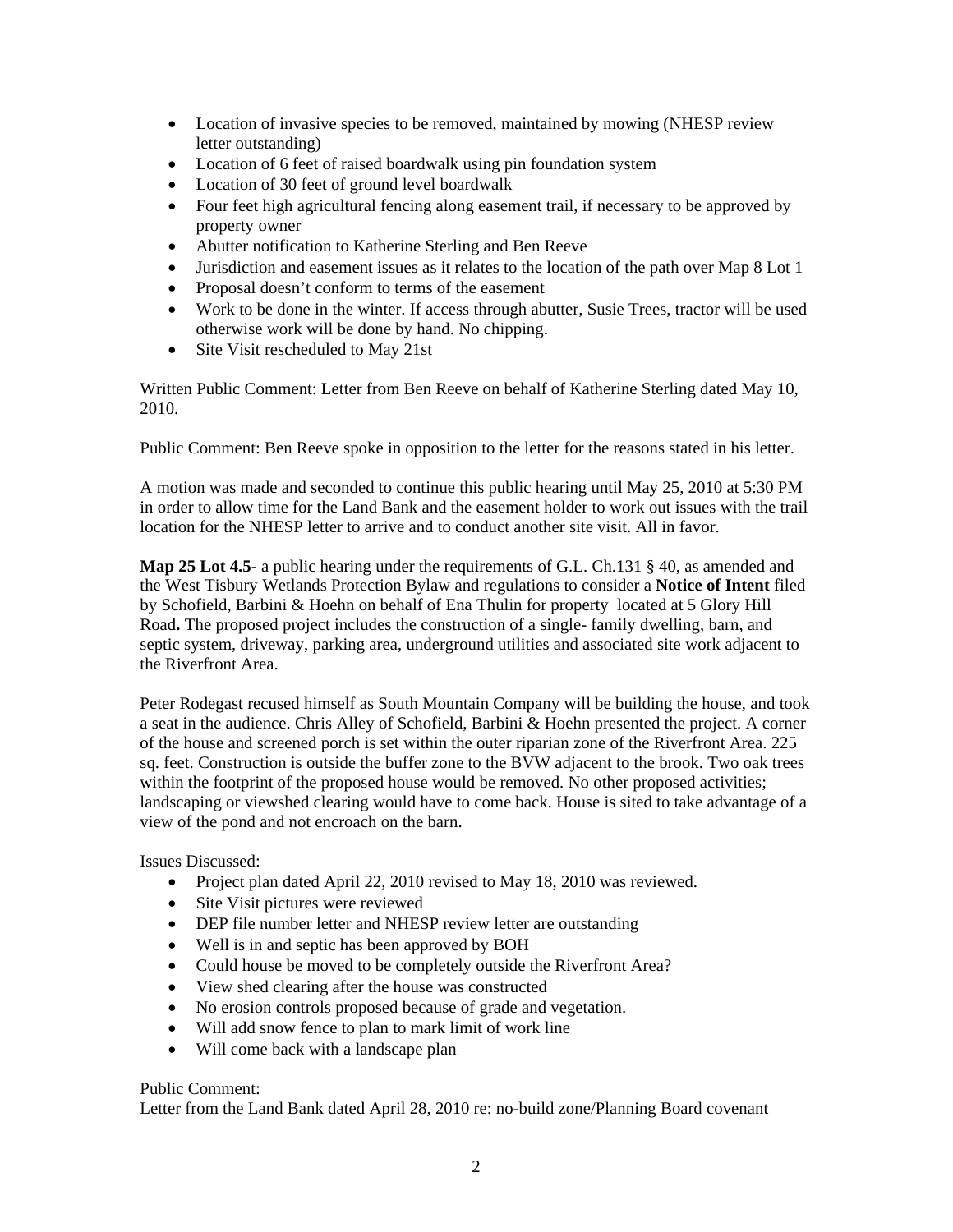Letter from Ann Nelson dated May 11, 2010 in favor of the project

A motion was made and seconded to continue the public hearing on this project to May  $25<sup>th</sup>$  at 6:00 PM. All in favor.

**Map 3 Lots 73.1 & 73.2/ SE79-298: continuation of a** public hearing under the requirements of G.L. Ch.131 § 40, as amended and the West Tisbury Wetlands Protection Bylaw and regulations to consider a **Notice of Intent** filed by Cooper Environmental Services, LLC on behalf of the Alton Family Limited Partnership to construct a residential driveway within a 30 ft wide Right of Way over property located at 57 Lambert's Cove Road owned by Jeremy Biggs to access property owned by the Alton Family Limited Partnership at 55 Norton Farm Road**.** The proposed driveway will traverse approximately 700 feet within the Buffer Zone of a Bordering Vegetated Wetland. The project has been redesigned to locate the road/driveway so that it travels through Map 3 Lot 79 owned by the Alton's and 73.1 owned by the Biggs' to access the Alton property at Map 3 Lot 73.2.

### Issued Discussed

- Doug Cooper reviewed the revised plan showing the access coming off the existing driveway on the Alton's property at Map 3 Lot 79
- Topography added to plan
- Construction sequence notes revised
- Cross section
- Original proposal off the table
- Limit of disturbance not to exceed 16 ft.
- Is the wetland a vernal pool?
- Construct driveway at grade/contours at grade
- Drainage neutral/ free exchange of water no evidence of overland flooding
- No impact to ground or surface water
- Erosion control measures added to plan.
- Country road no excess tree cutting, very limited on adjacent vegetation cover
- Characteristics of wetland
- Tree count to be removed/layout is flexible to avoid specimen trees
- 30 ft wide driveway easement/driveway sited as far away from wetlands as possible
- Driveway nearest the wetland is 18 ft.
- Wetlands/Soils/ vegetation/conservative flagging
- Hiring consultant

#### Public Comment:

George Brush, attorney for Mr. Biggs: George requested that the Commission ask the applicant to remove the first proposed driveway from the project plan. Conditions should state that the grade of the driveway be lower than the wetland so that the driveway doesn't act as a dam.

Charles Alton: Doesn't want to remove any more trees than is necessary and agreed that the first driveway location should be removed from the final project plan. Mr. Alton agreed to pay for a consultant to be hired by the Commission to perform a third party peer review.

#### Written Public Comment: